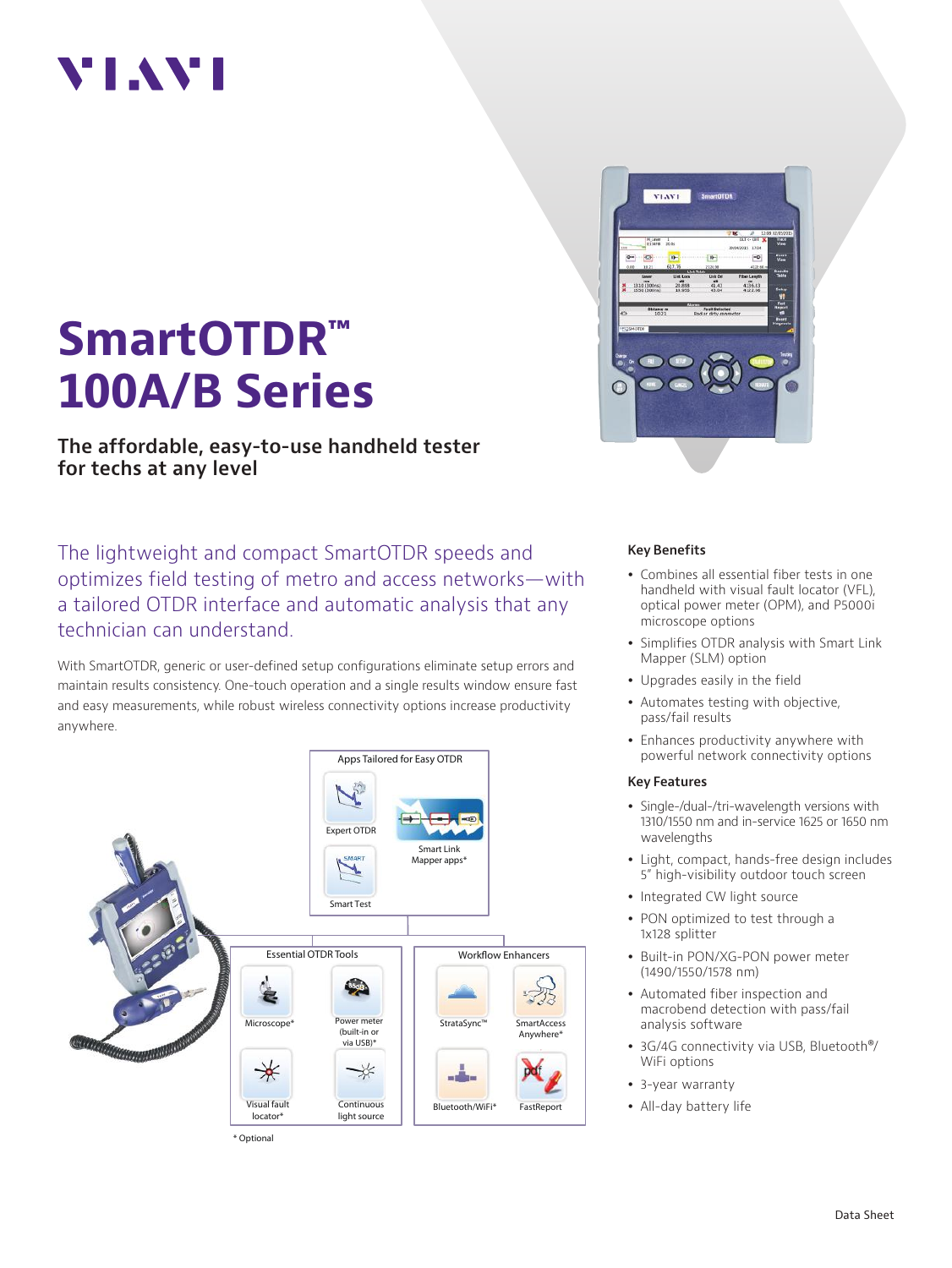### **Powerful Connectivity**

Several connectivity options (3G/4G smartphones via USB and optional Bluetooth/WiFi) enable remote control as well as data and work-order transfers to-and-from tablets, smartphones, and computers. The SmartOTDR quickly resolves field issues in real time, and optional SmartAccess Anywhere (SAA) can open a tunnel in the cloud so a technician can remotely access and operate the instrument. Compatible with a wide range of cloud servers (WebDAV service providers), the SmartOTDR can also instantly share measurement reports using onboard FastReport .pdf report generation.

SmartOTDR includes a one-year trial of cloud-based StrataSync™ for asset, configuration, and test-data management, and to ensure that all instruments have the latest software and options installed.



Connectivity features and options enhance workflows



- 1. 5-inch high-visibility capacitive touch screen
- 2. Charge indicator
- 3. On indicator
- 4. File menu
- 5. Setup menu
- 6. Start/Stop
- 7. Testing indicator
- 8. On/Off
- 9. Home page
- 10. Cancel (switch off functions)







- 11. Direction and validation keys
- 12. Results page
- 13. Loudspeaker
- 14. AC/DC input
- 15. Slave mini USB port
- 16. Visual fault locator (VFL)
- 17. Master USB ports
- 18. OTDR port/continuous light source/power meter
- 19. OTDR live port (in-service test)/PON/XG-PON power meter
- 20. WiFi or Bluetooth options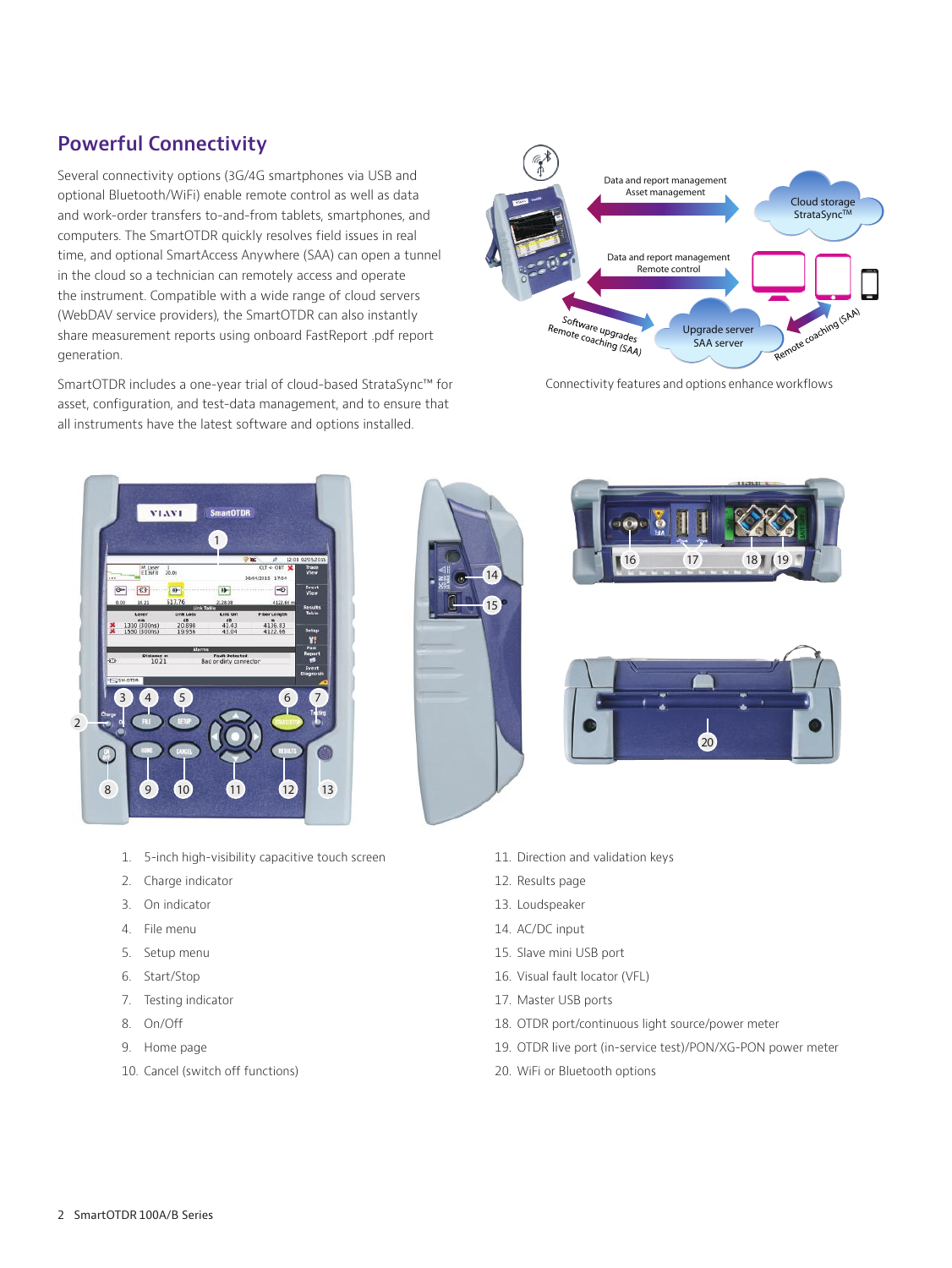## **Specifications (typical at 25°C)**

| General                                               |                                                                                                                          |                                |  |
|-------------------------------------------------------|--------------------------------------------------------------------------------------------------------------------------|--------------------------------|--|
| Display                                               | 5-inch capacitive color touch screen (12.5 cm)                                                                           |                                |  |
| Display resolution                                    | 800 x 480 W VGA                                                                                                          |                                |  |
| Interfaces                                            | 2x USB 2.0 ports, 1x mini-USB 2.0 port, built-in Bluetooth and WiFi (optional, dongles also available)                   |                                |  |
| Storage                                               | 10,000 OTDR traces typical                                                                                               |                                |  |
| Battery                                               | Rechargeable Lithium-polymer battery, up to 20 hours of operation <sup>1</sup>                                           |                                |  |
| Power supply                                          | AC/DC adapter, input 100-250 V AC, 50-60 Hz; 2.5 A max, output 12 V DC, 25 W                                             |                                |  |
| Electrical safety                                     | EN60950 compliant                                                                                                        |                                |  |
| Size (HxWxD)                                          | 175 x 138 x 57 mm (6.9 x 5.4 x 2.24 in)                                                                                  |                                |  |
| Weight (battery included)                             | Approx. 0.9 kg (1.98 lb)                                                                                                 |                                |  |
| Operating/storage temperature                         | Operating: -20 to +50°C; storage: -20 to +60°C                                                                           |                                |  |
| Humidity (noncondensing)                              | 95%                                                                                                                      |                                |  |
| <b>OTDR</b>                                           |                                                                                                                          |                                |  |
| Laser safety class (21 CFR)                           | Class 1                                                                                                                  |                                |  |
| Number of data points                                 | Up to 256,000 data points                                                                                                |                                |  |
| Display range                                         | 0.1 km to 260 km                                                                                                         |                                |  |
| Sampling resolution                                   | 4 cm                                                                                                                     |                                |  |
| Distance accuracy                                     | $(\pm 1 \text{ m}) \pm$ (sampling resolution) $\pm (1.10^{-5} \text{ x distance})$ , excluding group index uncertainties |                                |  |
| Attenuation resolution                                | $0.001$ dB                                                                                                               |                                |  |
| Attenuation linearity                                 | $\pm 0.04$ dB/dB                                                                                                         |                                |  |
|                                                       | SmartOTDR 100A                                                                                                           | SmartOTDR 100B                 |  |
| Central wavelength <sup>2</sup>                       | 1310/1550/1650 nm ±20 nm                                                                                                 | 1310/1550/1625 nm ±20 nm       |  |
| RMS dynamic range <sup>3</sup>                        | 37/35/32 dB                                                                                                              | 40/40/41 dB                    |  |
| Pulse widths                                          | 5 ns to 20 $\mu$ s                                                                                                       | $3$ ns to 20 $\mu s$           |  |
| Event dead zone <sup>4</sup>                          | $1.35$ m                                                                                                                 | 0.9 <sub>m</sub>               |  |
| Attenuation dead zone <sup>5</sup>                    | 4 m                                                                                                                      | 2.5 <sub>m</sub>               |  |
| Splitter attenuation dead zone                        | Not available                                                                                                            | 45 m after 15 dB splitter loss |  |
| <b>CW Light Source</b>                                |                                                                                                                          |                                |  |
| Output power level <sup>6</sup>                       | $-3.5$ dBm                                                                                                               |                                |  |
| Stability long term (8 hr)7                           | $\pm 0.05$ dB                                                                                                            |                                |  |
| <b>Built-in Power Meter (optional)</b>                |                                                                                                                          |                                |  |
| Operating mode                                        | 270, 330, 1 kHz, 2 kHz, and TWINTest                                                                                     |                                |  |
| Power level range                                     | $0$ to $-55$ dBm                                                                                                         |                                |  |
| Calibrated wavelengths                                | 1310, 1490, 1550, 1625, and 1650 nm                                                                                      |                                |  |
| Measurement accuracy <sup>8</sup>                     | $\pm 0.5$ dB                                                                                                             |                                |  |
| <b>Built-in Visual Fault Locator (optional)</b>       |                                                                                                                          |                                |  |
| Wavelength                                            | 650 nm                                                                                                                   |                                |  |
| Emission mode                                         | CW, 1 Hz                                                                                                                 |                                |  |
| Laser class                                           | Class 2 per EN60825-1 and FDA21 CFR Part 1040.10 standards                                                               |                                |  |
| Built-in PON/XG-PON Power Meter (E118FA65PPM version) |                                                                                                                          |                                |  |
| Wavelengths                                           | 1490/1550 nm; 1490/1578 nm                                                                                               |                                |  |
| Measurement ranges                                    | 1490 nm: -35 to +5 dBm; 1550/1578 nm: -35 to +23 dBm                                                                     |                                |  |
| Measurement accuracy                                  | $\pm 0.5$ dB                                                                                                             |                                |  |

1. Per Telcordia GR-196-CORE.

2. Laser at 25°C and measured at 10 µs.

3. The one-way difference between the extrapolated backscattering level at the start of the fiber and the RMS (SNR=1) noise level, after 3 minutes of averaging using the largest pulsewidth.

4. Measured at ±1.5 dB below the peak of an unsaturated reflective event using the shortest pulse width.

5. Measured at ±0.5 dB from the linear regression using a FC/UPC-type reflectance and the shortest pulse width.

6. ±1 dB.

7. After light source stabilization, warm-up time of 20 min.

8. At calibrated wavelengths and at –30 dBm.